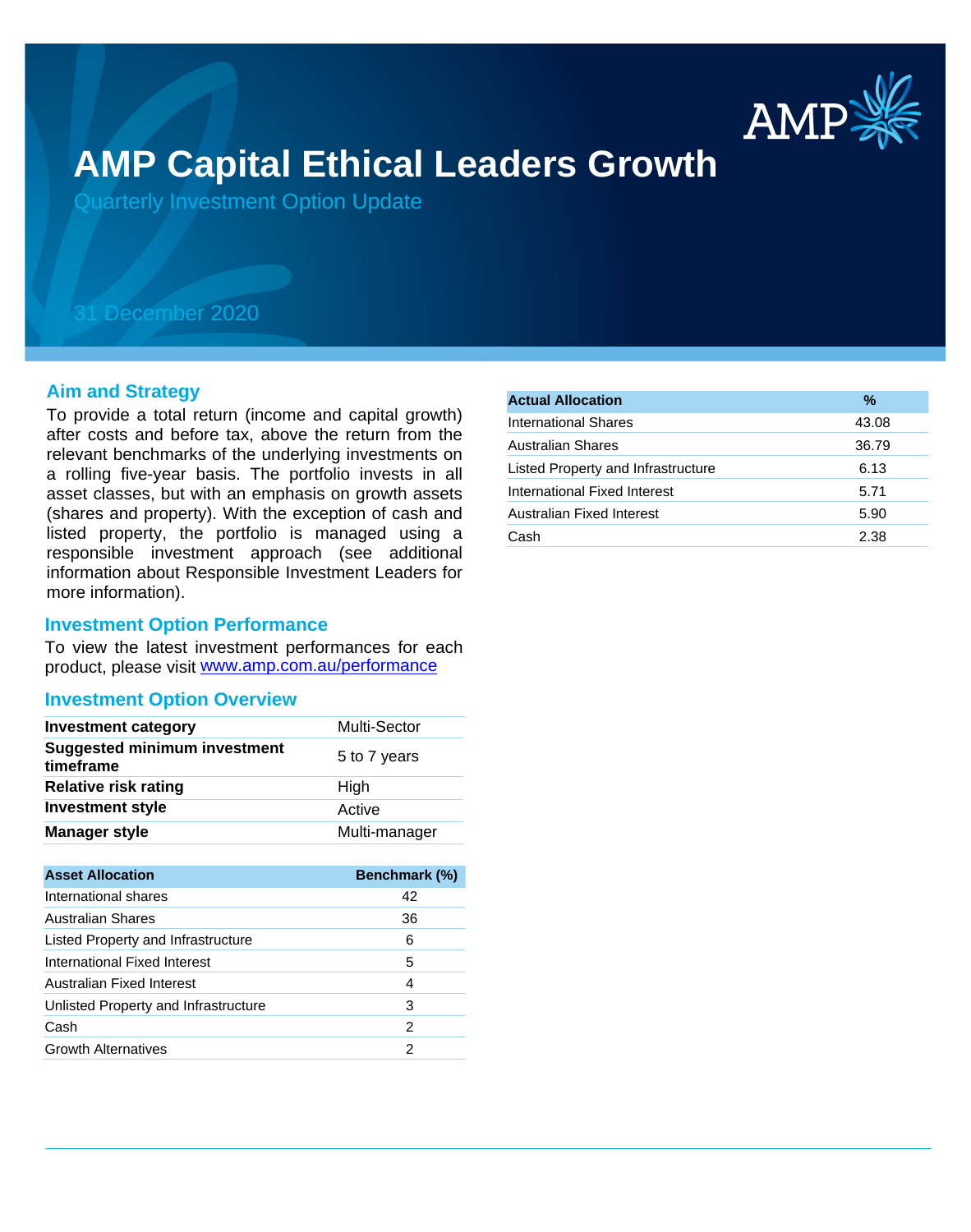# **Fund Performance**

The Fund produced a strong positive return over the December quarter, building on gains made over the previous two quarters, to end the year in positive territory. It outperformed its benchmark over the quarter, mainly due to the strong performance of our international and Australian shares managers.

The international shares allocation delivered a strong return and outperformed its benchmark by a healthy margin. Stock selection was the main driver of the outperformance, and sector and country allocation also contributed positively to relative returns. Stock selection was particularly strong in the Information Technology sector, with some of the largest contributors including overweight positions in Samsung Electronics, Taiwan Semiconductor Manufacturing and Applied Materials. Exposures to emerging markets also contributed positively.

The Australian shares allocation produced a very strong positive return and outperformed its benchmark. Stock selection was the main driver of the outperformance, while sector allocation detracted from relative returns. Stock selection was particularly strong within the materials and communication services sectors. The largest positive contributors to relative returns were an underweight (not held) position in Newcrest Mining, and overweight positions in REA Group and Virgin Money UK.

Meanwhile, the global listed property allocation posted a robust return but underperformed its benchmark.

The diversified fixed income allocation posted a small positive return and outperformed its benchmark. Credit allocations were key contributors to the outperformance, as broader Australian and global bond allocations were largely flat.

During the quarter, we enhanced our fossil fuel investment screen so that all Ethical Leaders funds will move towards being fossil fuel-free. Details for this screen are set out in our Ethical Investment Charter, found on our website at www.ampcapital.com/ethicalinvesting. With this change, we believe the funds will be leading the investment industry on climate change.

# **Environmental Social Governance**

During the period, we enhanced our fossil fuel investment screen so that all Ethical Leaders (EL) funds will move towards being fossil fuel-free. Our fund managers also continued to address climate change. **DNR Capital** engaged with several companies to discuss their transition plans to renewables, carbon neutral targeting, and other green energy initiatives.

EL fund managers also remained focussed on the COVID-19 pandemic and its impact on human rights, as the pandemic has increased worker vulnerability and pushed more people into modern slavery. Our managers are collaborating to engage with companies to address issues in the companies' supply chains. **Ausbil** participated as a panellist at the 2020 RIAA Conference (Responsible Investment Association Australasia) and co-signed an investor statement on forced labour risks in global supply chains.

They also successfully engaged with several companies on corporate governance. **Ausbil** met with National Australia Bank (NAB) to discuss its upcoming annual general meeting. They primarily considered the companies' changed remuneration structure. The manager also engaged Aristocrat Leisure on how they are addressing culture across their global offices.

# **Market Review**

Geopolitics, stimulus relief and COVID-19 news dominated investor sentiment over the quarter. In the US, political uncertainty was quelled, as Joe Biden was confirmed by the electoral college as the President Elect of the United States. Additionally, the signing of the economic stimulus relief bill, the CARES Act, provided further reprieve and economic support. On the COVID-19 front, despite a worrying uptick in cases in the northern hemisphere, the announcement of three effective vaccines added fuel to the post-US election 'risk on' tone.

Central banks were again prominent in the financial markets. The US Federal Reserve noted it intends continuing asset purchases "at least at the current pace" over "coming months", as US manufacturing data for November and weekly jobless claims indicated fragility in the country's labour market. Similarly, the European Central Bank increased its pandemic emergency asset purchase programme by €500 billion and undertook not to terminate the programme before the end of March 2022.

Australian and international share markets rallied strongly on the back of the COVID-19 vaccine developments and optimism around further US stimulus. The UK and Europe also finally agreed on a Brexit deal, over four years after the referendum, which further supported share markets. While opportunities in beaten-down segments remain, other companies appear to exhibit somewhat optimistic valuations, highlighting the large dispersion of fundamentals and perceived growth outlooks from company to company, as economies emerge from the COVID-

19 crisis. Overall, the S&P/ASX 200 index ended the quarter up 13.7%, while the MSCI World ex Australia index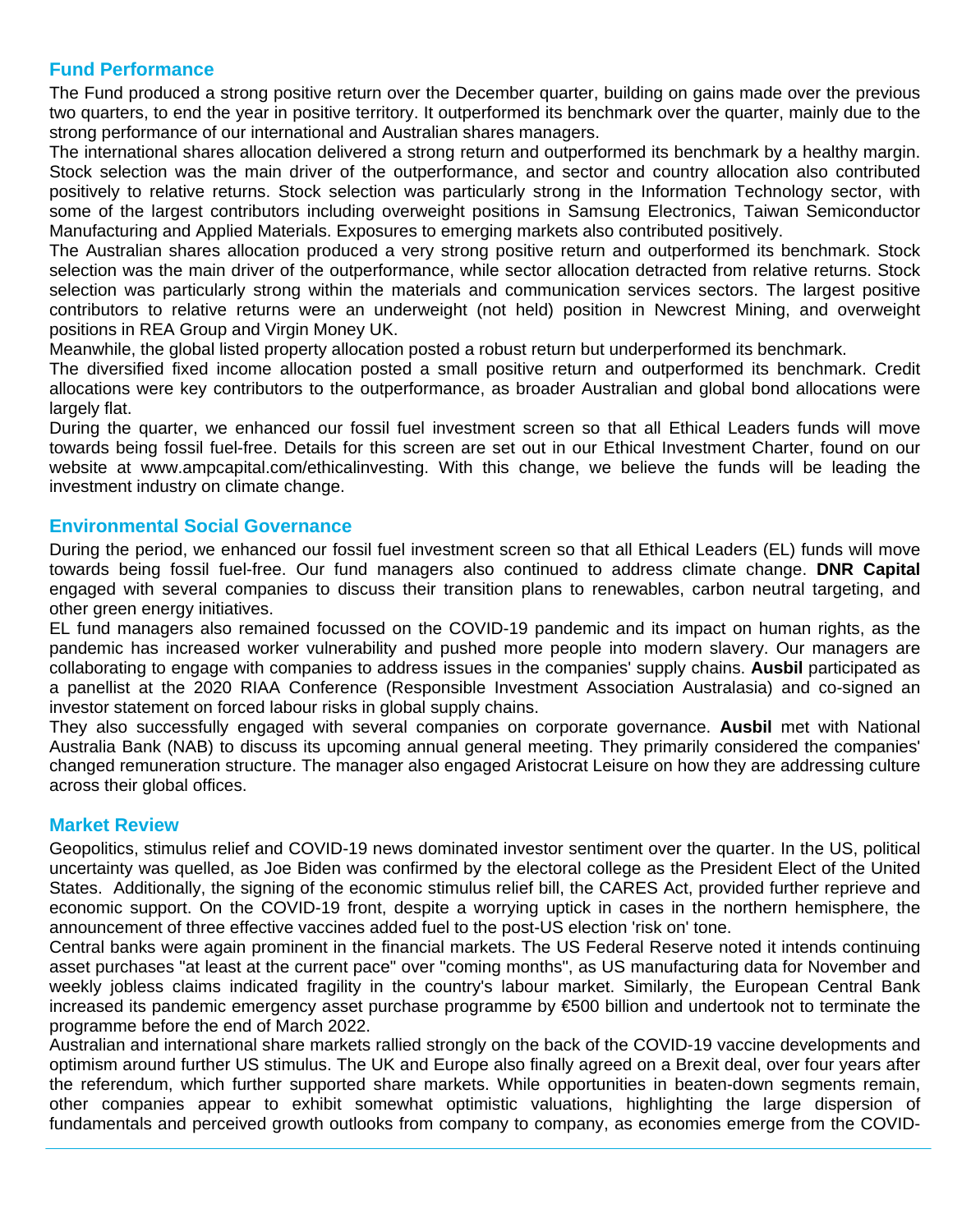19 crisis. Overall, the S&P/ASX 200 index ended the quarter up 13.7%, while the MSCI World ex Australia index rose 12.7% (in local currency terms), with cyclical segments of the market and small cap stocks among the key winners. Emerging markets outperformed developed market shares.

Global listed real estate markets generally rose strongly, and unlisted assets and alternatives also saw gains.

Government bonds were generally unchanged as yields were largely range bound, while global credit markets were buoyed by sustained demand for investment-grade credit securities within the prevailing low-yield environment. Financials were buoyed by profit results from the major US commercial banks, while energy producers benefited as the major oil producing nations agreeing to more gradual output increases in 2021. However, the emergence of a new variant of the COVID-19 virus in the UK and the subsequent re-introduction of severe lockdown restrictions weighed on earlier optimism amid concerns that potential similar moves in other countries would delay tentative moves towards re-opening and thus hamper a global economic recovery.

# **Outlook**

Looking ahead, we remain cautiously optimistic for 2021. Positive market momentum has continued into the start of the new year and ongoing easy monetary policy, fiscal stimulus, rollout of vaccines and the resolution of many geopolitical concerns has benefitted markets. However, COVID-19 remains the key driver of market volatility.

As the northern hemisphere continues to experience an uptick in cases, an increased focus on vaccine distribution and efficacy is likely to be at the forefront of markets. This, alongside the sharp 'V-shaped' recovery experienced in the second half of 2020, leaves markets somewhat susceptible to a correction. Should volatility reappear, it is important to remain focussed on the long term.

In this environment, we maintain a slightly overweight position in defensive assets, expressed largely through fixed income, at the expense of less liquid growth assets, such as direct infrastructure and alternatives.